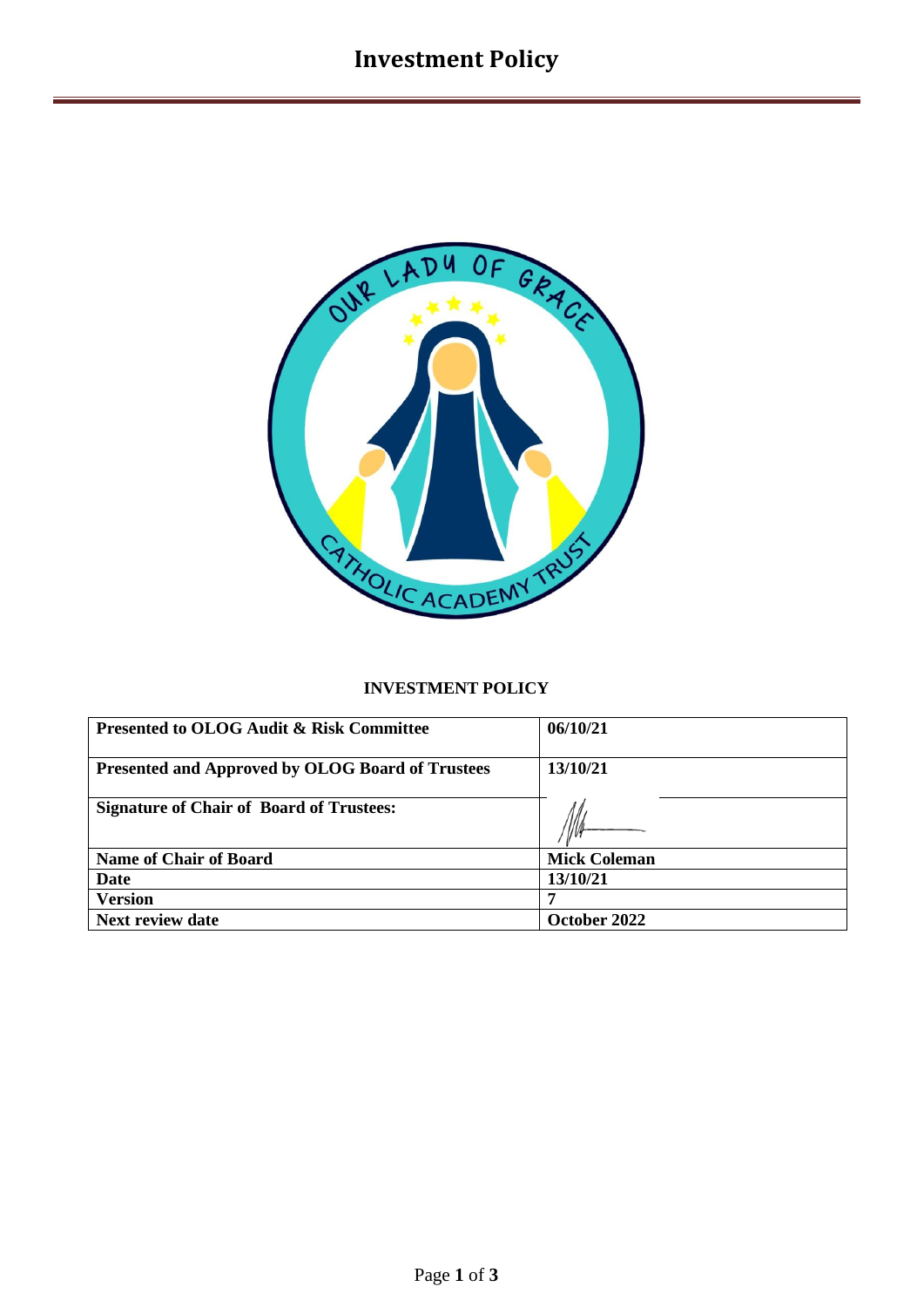## **Principles**

The Trust aims to manage its cash balances to provide for the day-to-day working capital requirements of its operations, whilst protecting the real long-term value of any surplus cash balances against inflation.

In addition, the Trust aims to invest surplus cash funds to optimise returns, but ensuring the investment instruments are such that there is no risk to the loss of these cash funds.

The Trust's aim is to spend the public monies with which it is entrusted for the direct educational benefit of students as soon as is prudent.

The Trust does not consider the investment of surplus funds as a primary activity, rather it is the result of good stewardship as and when circumstances allow.

### **Investment of funds**

A return on working capital should be optimised whilst ensuring easy access of the funds. In balancing risk against return the academy's policy is clearly geared to avoiding risk rather than maximising income.

Each school within the Trust operates a current account with a bank approved by the Trust and maintains a balance in that account that is sufficient to cover immediate and forthcoming financial commitments (payroll and payment runs) and sufficient contingency (cash buffer) for unexpected payments.

Monies surplus to the working requirements may be invested in an account in the name of the Trust with the approved institutions authorised by the Trust. This may be a higher interest bearing account operated by the same bank that the Trust operates its current account with, or an alternative approved institution.

The Trust will not take out any long term investments until a reliable cash flow pattern has been established; monies will only be paid into approved bank deposit accounts allowing access to funds within a term not exceeding three months.

### **Register of investments / deposits**

The Chief Finance Officer (CFO) will maintain a register of all investments / deposits held which will record:

- Institution with which the deposit was made
- Date deposit was placed
- Amount deposited
- Date of maturity
- Amount returned
- Interest earned
- Rate of interest obtained
- Authorisation for the transaction

#### **Recording and monitoring**

Bank balances and all investments/deposits will be reconciled and balanced to the academy's accounting records every month.

Cost of funds and requirement for funds will be monitored on an on-going basis via the management accounts, in particular the 12 month rolling cash flow forecast.

The purpose of these rolling cash flow forecasts is to highlight expected cash balances throughout the year that may be invested and give early warning of any need to seek approval to borrow funds in the event of a cash deficit.